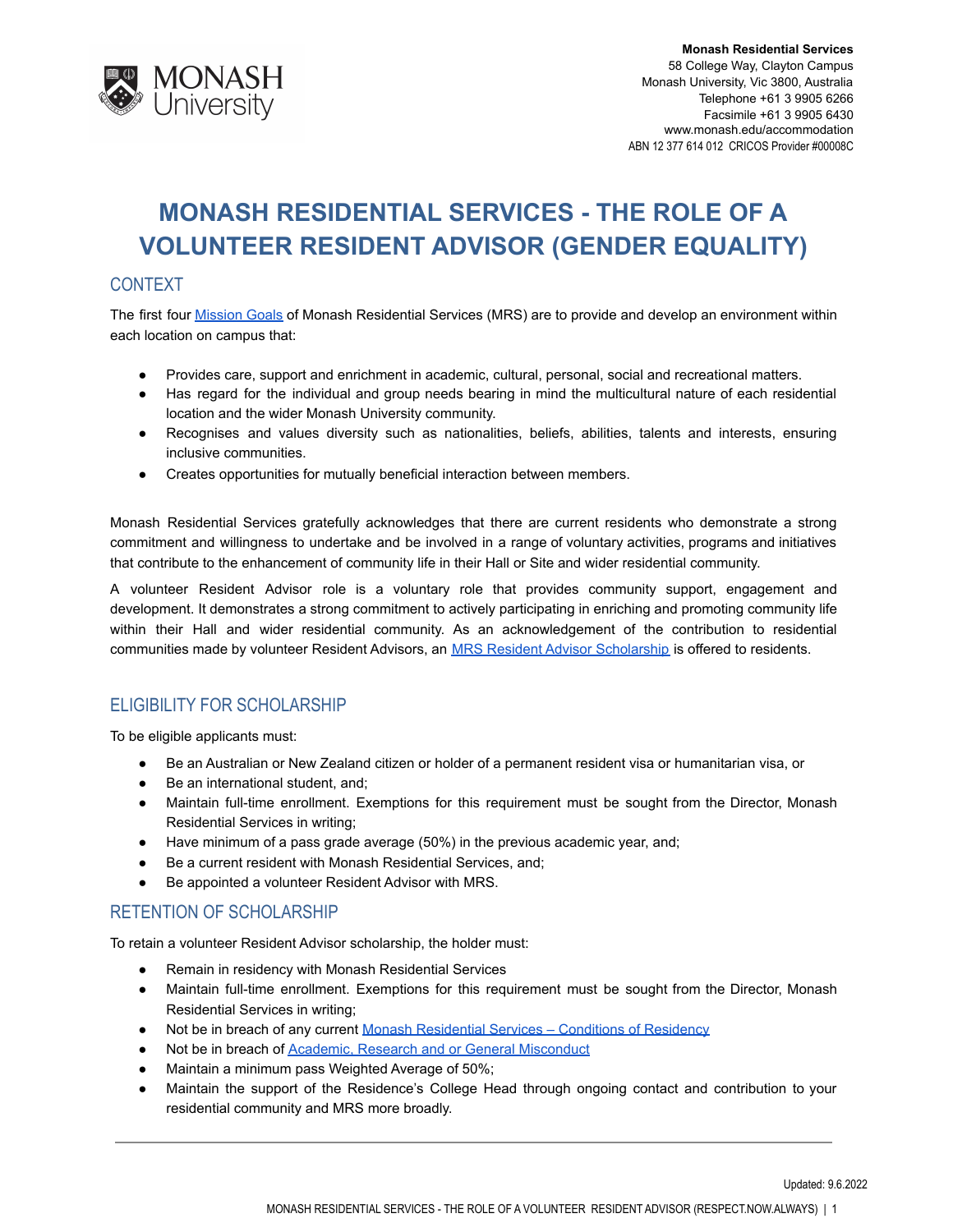

- Maintain your role as a current volunteer Resident Advisor.
- Adhere to the MRS Expectations of a volunteer Resident Advisor (as outlined below)

#### EXPECTATIONS OF A CENTRAL VOLUNTEER RESIDENT ADVISOR

The Expectations set out below are a means to achieving the above Mission Goals and are to be fulfilled in collaboration with, and support of, the whole of the Residential Support Team of each residential hall or MRS site. The central expectation is that RAs will be the model resident – actively promoting the values and expectations of MRS in their actions (both formal and informal).

RAs are expected to inform their College Head or other appropriate person(s) at MRS of information which is important to the residential community and/or has the potential to impact the experience of residents or the reputation of MRS – RAs must disclose to their College Head or other appropriate person(s) at MRS, any personal conduct or situation(s) outside of MRS, within the University or wider community, which has the ability to influence the reputation of the RST and detrimentally impact MRS.

Volunteer Resident Advisors are expected to complete mandatory training requirements & supply supporting documentation outlined in the application form and may be directed to complete further training if new requirements/courses are added.

# EXPECTATIONS OF A VOLUNTEER RESIDENT ADVISOR (GENDER EQUALITY)

Holders of the volunteer Resident Advisor (Gender Equality) role will be expected to demonstrate and develop:

- Understanding of and commitment to the principles of supporting diverse, inclusive and safe spaces at Monash University,
- Being a champion in making Monash a safe community for everyone,
- Capacity to listen carefully and sensitively to queries and concerns without exercising judgement,
- Actively promoting gender equality.
- Maintain membership on the Monash University Sexual Health Network (~5 meetings per year)
- Develop and execute a range of programs, initiatives and awareness campaigns that continue to promote the safe and respectful MRS community.

Volunteer Resident Advisor (Gender Equality) will register and complete (or have previously completed) the Monash University:

- LGBTIQA+ Ally Network Training
- Other trainings and programs as deemed appropriate to the role

#### VOLUNTEER RESIDENT ADVISOR (GENDER EQUALITY) PROGRAM OVERVIEW

The particular focus of the volunteer Resident Advisors holding Gender Equality role is to develop and deliver educational programs and initiatives for the MRS community. The MRS Mission Goals highlight a commitment to providing a culture of respect, safety and support.

The MRS 'central' roles (rather than within individual residences) of volunteer Resident Advisor (Gender Equality) provide an MRS wide focus and assist 'residential RAs' in the coordination of Respectful Community programs within individual residences, as well as across MRS.

The volunteer Resident Advisors (Gender Equality) are expected to achieve outcomes in the following areas:

- Provide leadership and innovative programs in the broad areas of gender based violence,
- Advocate within MRS in relation to the experience of women in MRS.
- Educate the MRS community about services within Monash which are in place to support the rights of women, under represented groups, disability liaison services and the promotion and benefit of discrimination and harassment free environments.
- To participate in the development of strategies and policies which improve the experience of all members of the MRS community in relation to developing respectful communities.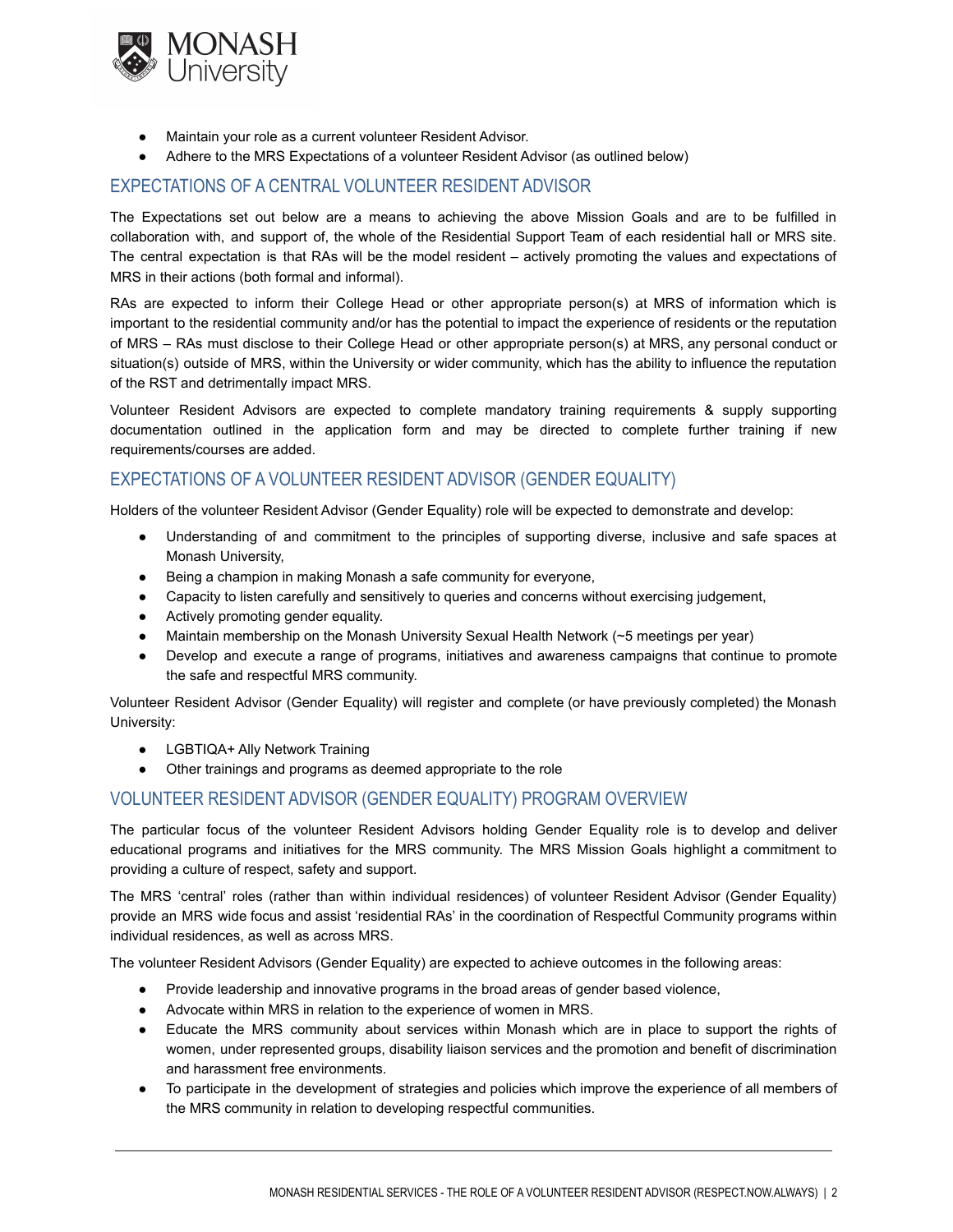

## VOLUNTEER RESIDENT ADVISOR (GENDER EQUALITY) PROGRAMS

- To establish, chair and coordinate the MRS-wide resident *Gender Equality Committee* where programs and initiatives are developed and planned.
- At least one holder of the volunteer Resident Advisor (Gender Equality) role will be female identifying.
- Act as a point of contact for all members of the MRS community relating to issues of discrimination and harassment.
- Collaborate with the MRS QUEER Scholarship recipients on events and programs
- To plan and assist with the coordination of the MRS wide gender equality events and programs*.*

# VOLUNTEER RESIDENT ADVISOR (GENDER EQUALITY) ROLE OUTLINE & RELEVANT SKILLS

All tasks as outlined below will be undertaken with support from the Manager, Residential Support, Engagement & Development and Residents' Gender Equality Committee.

- Meet with the Manager, Residential Support, Engagement and Development in November to develop a yearly action plan - which will include, but is not limited to, the Gender Equality program outlined previously.
- Complete relevant training outlined in the RA Application process
- Chair (when appropriate/necessary with agenda and minutes, provide a report when required) and coordinate the MRS-wide resident Gender Equality Committee – where programs and initiatives are developed and planned
- One co-chair is required to attend the Residents' Committee meetings (co-chairs can alternate attending these meetings)
- Communicate effectively with all the Gender Equality representatives at Clayton and other Residential sites through monthly committee meetings and discussion outside of those meetings.
- Broadly advertise achievements and events through posters and the MRS social media. The volunteer Resident Advisor (Gender Equality) will be provided with guidelines by the Manager Residential Support, Engagement & Development to assist them with tailoring their contribution to the specific needs of their residential community, and will be offered a full range of training relevant for their role.
- Oversee central MRS social media accounts linked to the relevant Committee.

VOLUNTEER Resident Advisors (Gender Equality) are not employees of MRS or the University and should ensure that they do not represent to students, staff or others that they are employees of MRS or the University. A resident's voluntary contribution to their Hall and wider residential community as a volunteer Resident Advisor does not carry any commitment by MRS or the University, for future employment opportunities.

# OTHER ITEMS OF CONSIDERATION

- Monash Residential Services reserves the right at any time to advise residents they no longer require their voluntary contribution to the community as a volunteer Resident Advisor.
- Volunteer Resident Advisors may be required to move a designated room to undertake the role.
- All residents living at a Monash Residential Services site, despite their role:
	- are bound by the terms of their individual Residency Agreements;
	- accept and acknowledge that they will abide by MRS Accommodation Fee Regulations, the Conditions of Residency and other regulations as are specified on the MRS web page
	- must pay all requisite fees at the times specified;
	- accept all other such regulations as are specified in volunteer Resident Advisor online induction and to abide by the disciplinary authority of the College Head, MRS Site Managers or other appropriate persons.